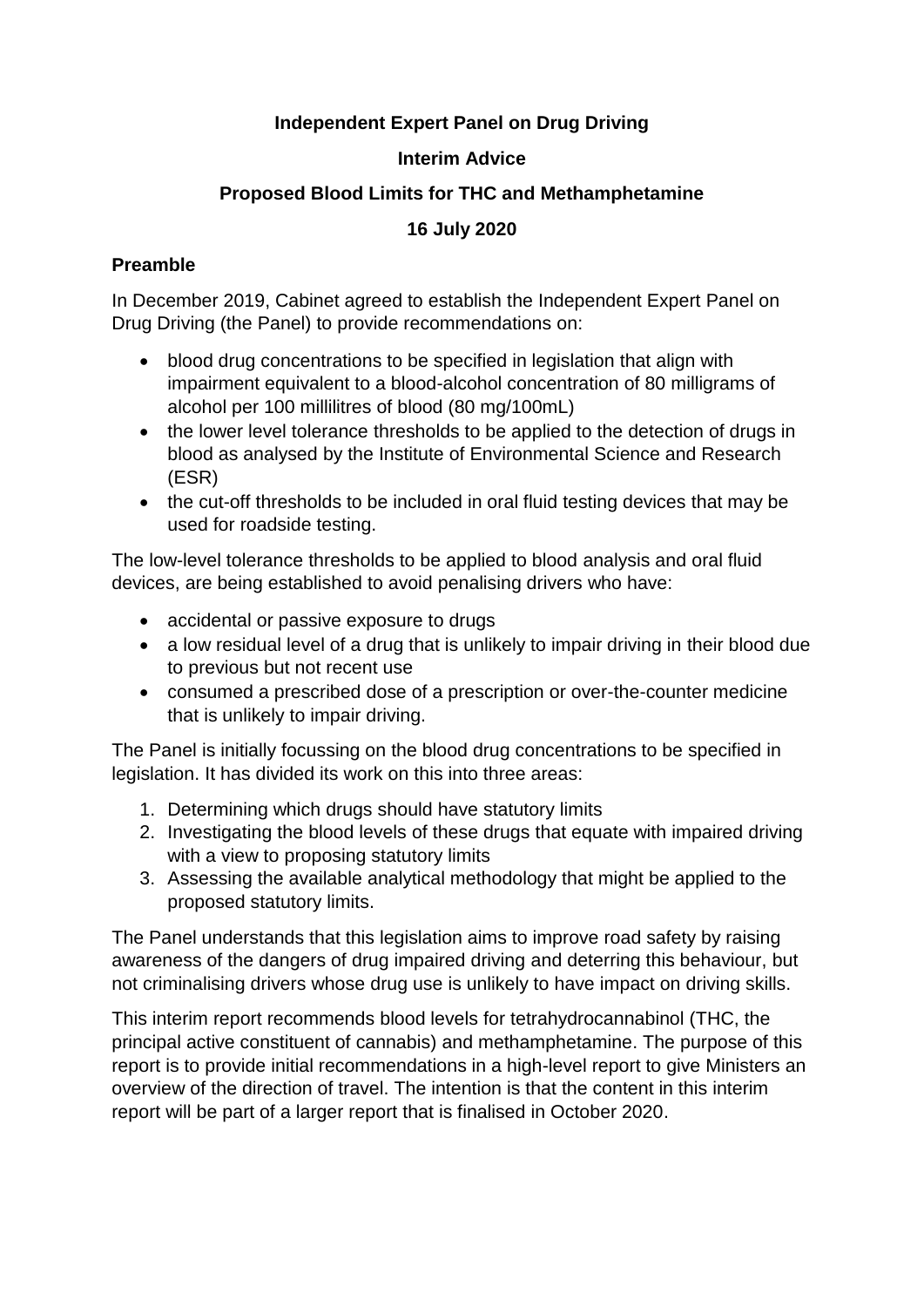# **Executive summary**

Roadside oral fluid testing will enhance the ability of Police to detect the use of impairing drugs by drivers. Where blood testing is carried out, the statutory limits should reflect drug use that can be linked to possible impairment based on drug concentrations in blood that align with drink driving measures of impairment, being a limit equivalent to a blood-alcohol limit of 80 mg/100mL– the level of the current drink driving criminal penalty

The Panel has initially focussed on cannabis and methamphetamine, as these are the most prevalent drugs detected in deceased, hospitalised and impaired drivers in New Zealand.

The Panel has used publications in the scientific literature, personal knowledge of the pharmacokinetics and pharmacodynamics<sup>1</sup> of the drugs under review, and information from studies carried out as part of police investigations of suspected drug-impaired driving by ESR to determine appropriate blood levels to reflect cannabis- and methamphetamine-impaired driving. The publications and reports the Panel used to support the recommendations can be found under Supporting Data at the end of this document.

The Panel's consideration of the above has concluded the following.

- In general, there is no simple relationship between blood drug levels and impairment.
- The greatest impairment from THC occurs about 90 minutes after inhalation when blood levels have dropped significantly.
- The use of methamphetamine increases crash risk at all blood levels determined so far.
- Many jurisdictions have set statutory blood drug limits for THC and methamphetamine, however it is acknowledged that these limits do not relate directly to impairment.
- Levels of THC and methamphetamine detected in impaired New Zealand drivers have been used to underpin recommendations for statutory limits.
	- o Of the drivers that have been identified as being impaired by THC alone between 2017 and 2019, 90% had blood THC levels greater than 1 nanogram per millilitre (ng/mL).
	- $\circ$  Of the drivers that have been identified as being impaired by methamphetamine alone between 2017 and 2019, 90% had blood methamphetamine levels greater than 70 ng/mL.
- The recommended blood limit for THC is 1 nanogram of THC per millilitre of blood (ng/mL).
- The recommended blood limit for methamphetamine is 10 nanograms of methamphetamine per millilitre of blood (ng/mL).

<sup>1</sup> <sup>1</sup>At a high-level, pharmacokinetics relates to how drugs move through the body and pharmacodynamics relates to the body's biological response to drugs.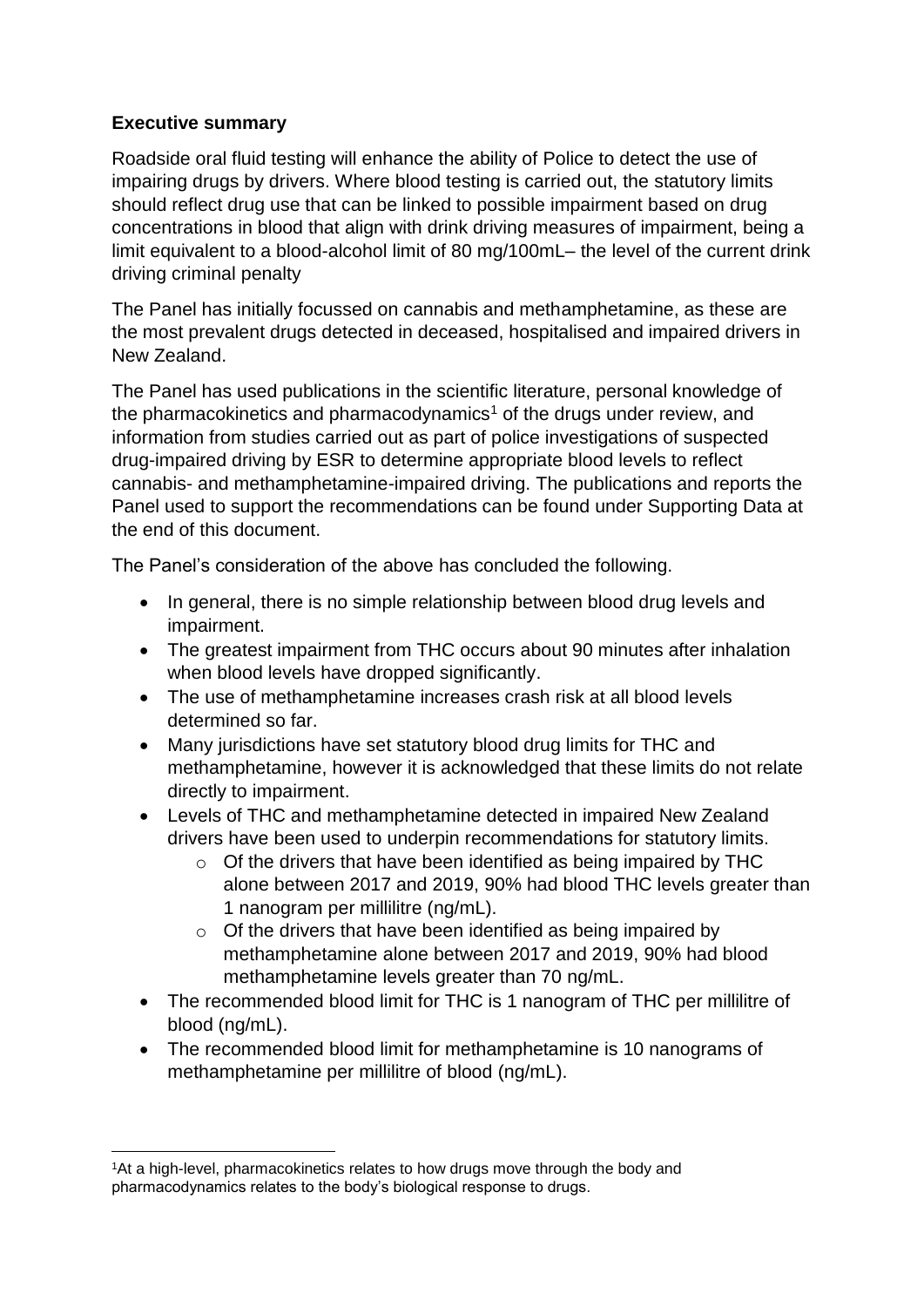### **Introduction**

Cannabis and methamphetamine are the most prevalent drugs detected in impaired drivers; i.e. drivers who have failed to satisfactorily complete a compulsory impairment test (CIT). The Land Transport (Drug Driving) Amendment Bill which will shortly be introduced in Parliament will enable Police to carry out roadside oral fluid testing of drivers for evidence of drug use. The proposed roadside testing for drugs follows a similar process to the current roadside testing for alcohol. This roadside drug testing legislation proposes to act as a deterrent, to increase the chance of being caught driving under the influence of drugs, to raise awareness of the dangers of drug impaired driving, but without criminalising drug use that is unlikely to have impact on driving skills.

The presence of a drug (or drugs) in oral fluid or blood does not mean that the person was impaired by that drug. Therefore, roadside oral fluid testing will not indicate impairment, but will determine the use of the drug by the driver. If the driver is not willing to accept the evidence of the roadside oral fluid tests, they can provide a blood sample for definitive analysis.

Decades of research have shown a strong correlation between blood alcohol (ethanol) levels and driving impairment. In contrast, for many other drugs that impair driving ability, no simple relationship between blood concentration and the level of impairment has been established.

The Panel has agreed to provide interim advice concerning statutory limits for THC and methamphetamine, as these drugs are frequently detected in deceased, hospitalised and impaired drivers in New Zealand.

## **Proposed statutory limits**

### **Cannabis**

## *Background*

The dangers of driving after using cannabis are well documented, including factors such as; longer response times, reduced ability to think clearly and reduced ability to pay attention. The effects of cannabis may also include distorted perception, difficulty in problem solving, and loss of coordination.

There is no simple correlation between blood THC levels and impairment in the scientific literature.

Cannabis may be inhaled (smoked or vaped) or ingested for recreational purposes, or taken as a prescription medicine. Blood THC levels can decrease rapidly at a rate that is not consistent between individuals. There may be a significant decrease in a blood THC level between the time a driver is stopped by Police and an oral fluid screen or CIT is carried out, and the time a blood sample is taken for analysis.

When cannabis is inhaled, maximum blood THC levels occur within minutes of inhalation. The blood THC levels then drop rapidly. The greatest impairment occurs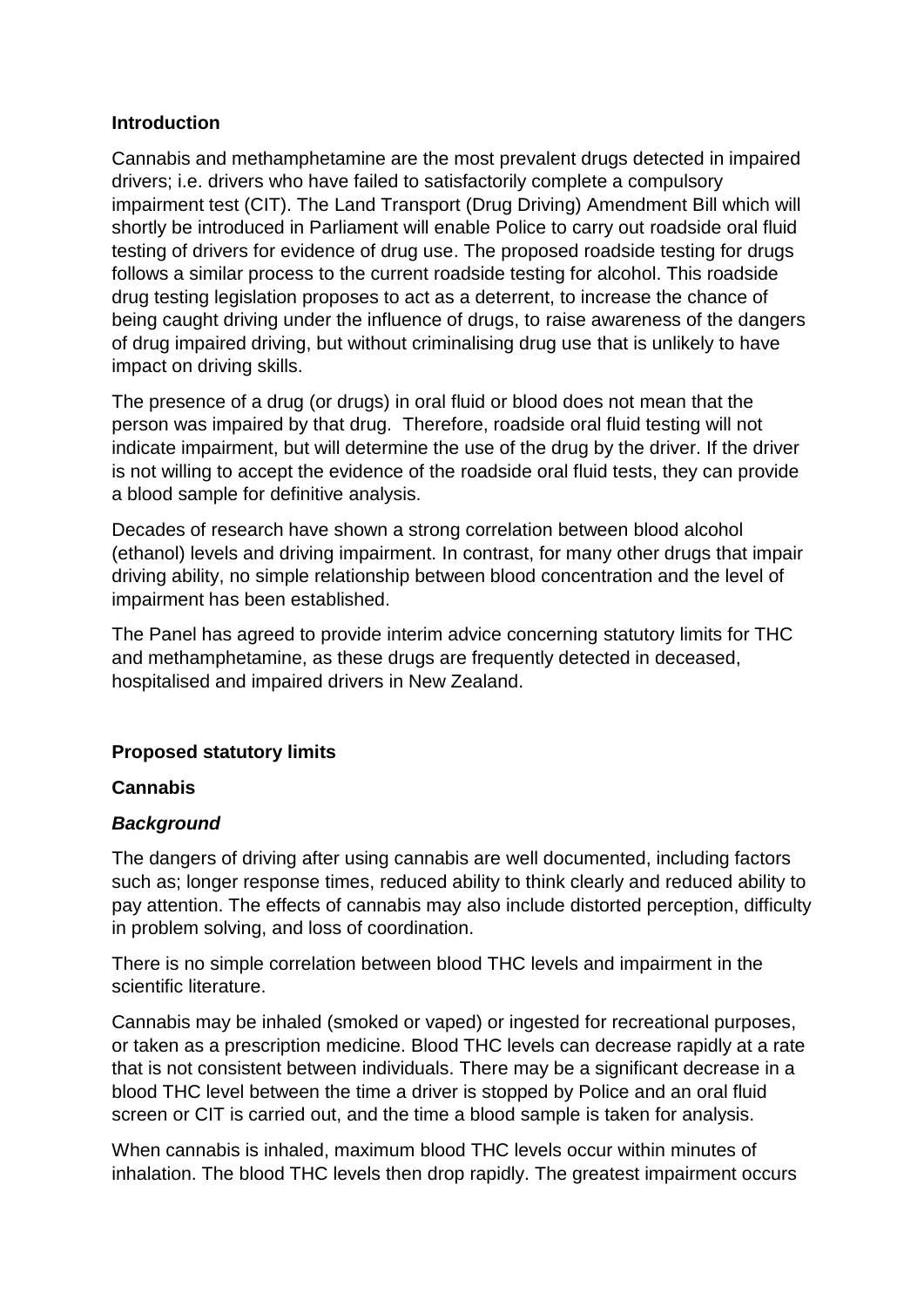about 90 minutes after inhalation when blood levels have dropped significantly (i.e. the maximum effect of the drug does not occur at the same time as maximum blood levels). Oral fluid THC levels are generally higher than blood THC levels for several hours after the drug has been inhaled.

When cannabis is ingested, peak blood THC levels and psychoactive effects occur two or three hours after use. Blood THC levels are lower, but the psychoactive effects are reported to be more intense than when the drug is inhaled.

Smoking or vaping cannabis can expose other people in the vicinity to THC (passive exposure). Studies have shown that the levels of THC in oral fluid or blood following passive exposure do not result in detection by roadside testing devices.

# *Evidence*

Many countries have statutory blood limits for THC, ranging from 1 to 5 ng/mL. It is acknowledged that these limits do not relate directly to impairment but may reflect how recently the drug was used and the likelihood of impairment.

Since December 2009 the Police have carried out a CIT on drivers whom they have 'good cause' to suspect have a consumed a drug or drugs. If the driver is assessed as being impaired physically and cognitively, a blood sample is taken and sent to ESR for analysis. Since the driver is assessed as impaired, the legislation does not require a determination of the level of any drug (or drugs) present. However, the analytical technique used at ESR to confirm the use of cannabis does determine a blood THC level and these data have been collected for several years.

Between 2017 and 2019, there were 452 impaired drivers who failed to satisfactorily complete the CIT, and who had used cannabis and no other drug. Their blood THC levels ranged from 0.2 to over 40 ng/mL (median 7 ng/mL, mean 10 ng/mL). Of these 452 impaired drivers, 90% had blood THC levels greater than 1 ng/mL and 80% had blood THC levels greater than 2 ng/mL.

## *Proposed statutory limit*

Based on these findings, our reading of the scientific literature and in line with statutory limits in overseas jurisdictions, the panel proposes a statutory blood THC limit of 1 ng/mL.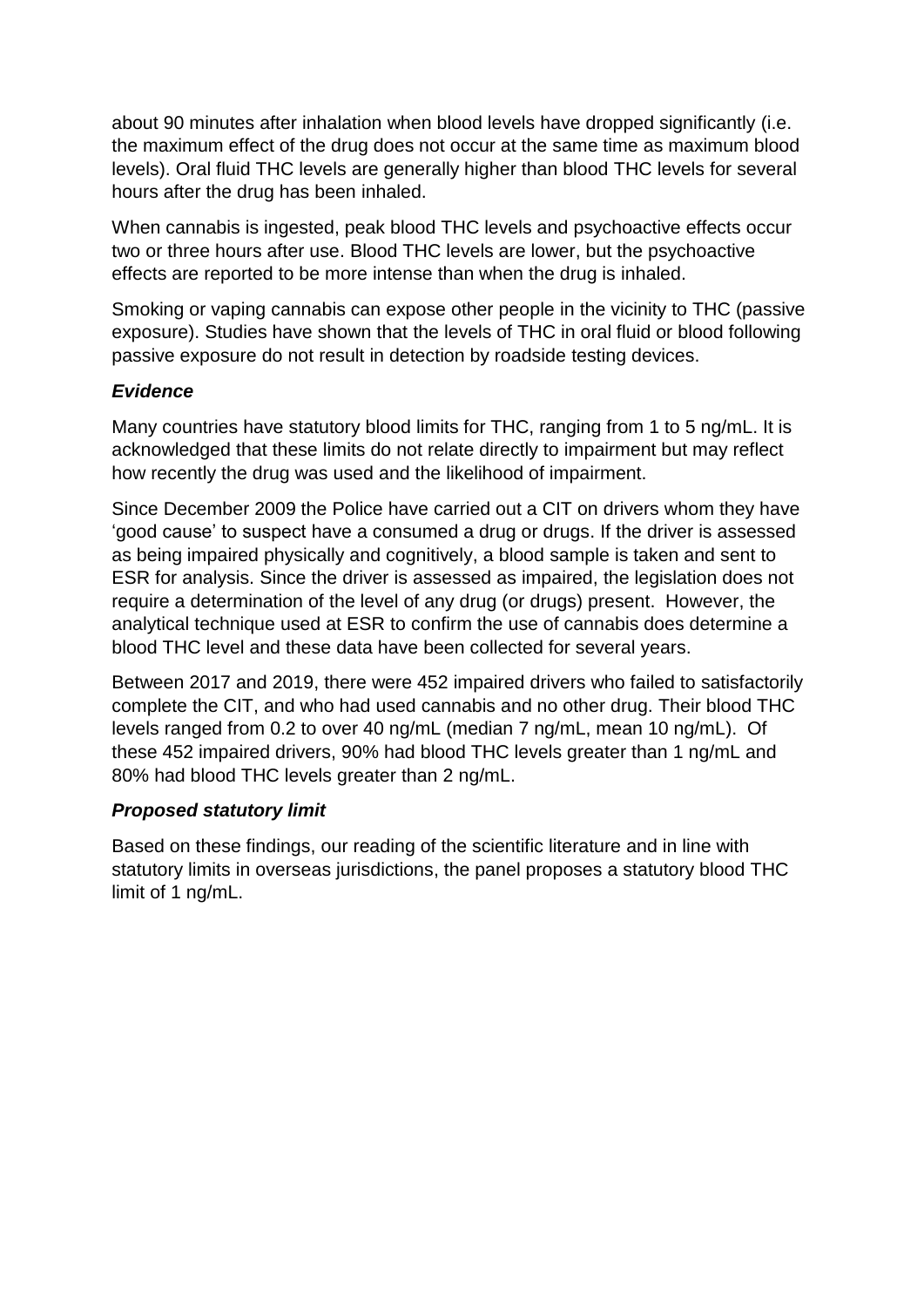## **Methamphetamine**

## *Background*

Methamphetamine is known to affect the ability to drive safely. Studies performed to date have found no correlation between methamphetamine blood levels and increased risk of crashing. The use of methamphetamine increases crash risk at all blood levels determined so far.

It is dangerous to drive after using psychostimulants such as methamphetamine due to drug-related overconfidence in driving skills that is not supported by actual improvement in driving ability. This might lead to risk-taking, aggressive and dangerous driving, and an impaired ability to react appropriately. In addition, a methamphetamine intoxicated driver can suddenly fall asleep as the stimulant effects wear off.

Blood methamphetamine levels depend on the route of administration, how much drug is taken, and how often the drug is taken. Methamphetamine may be smoked, snorted, injected or ingested. The onset of effects is significantly faster for the first three routes of administration compared to the oral route.

Methamphetamine blood levels do not decline quickly – the drug can be detected for 24 hours or longer after use. The stimulatory effects of methamphetamine diminish the desire to sleep; this might lead to a person who has consumed the drug being awake for an extended period. The resulting extreme tiredness can lead to the person falling asleep whilst driving even if they still have elevated blood methamphetamine levels.

Although methamphetamine is sometimes smoked, this is unlikely to result in passive exposure to those within close proximity.

Oral fluid methamphetamine levels are generally higher than levels present in the blood at the same time.

## *Evidence*

Many countries have set statutory limits for methamphetamine, ranging from 10 to 50 ng/mL; however, these limits do not necessarily relate directly to impairment.

The CIT carried out by Police on drivers whom they have had 'good cause' to suspect of having consumed a drug or drugs, determines if a driver is impaired physically and cognitively. A blood sample taken from an impaired driver, is analysed by ESR for the presence of a drug (or drugs). The legislation does not require a level of a drug to be determined because the driver was physically assessed as impaired. However, the analytical technique used at ESR to confirm the use of methamphetamine does determine a blood methamphetamine level and these data have been collected for several years.

Between 2017 and 2019 there were 257 impaired drivers who failed to satisfactorily complete the CIT, who had used methamphetamine and no other drug. Their blood methamphetamine levels ranged from 10 to 2000 ng/mL (median 300 ng/mL, mean 300 ng/mL). Of these 257 impaired drivers, 90% had blood methamphetamine levels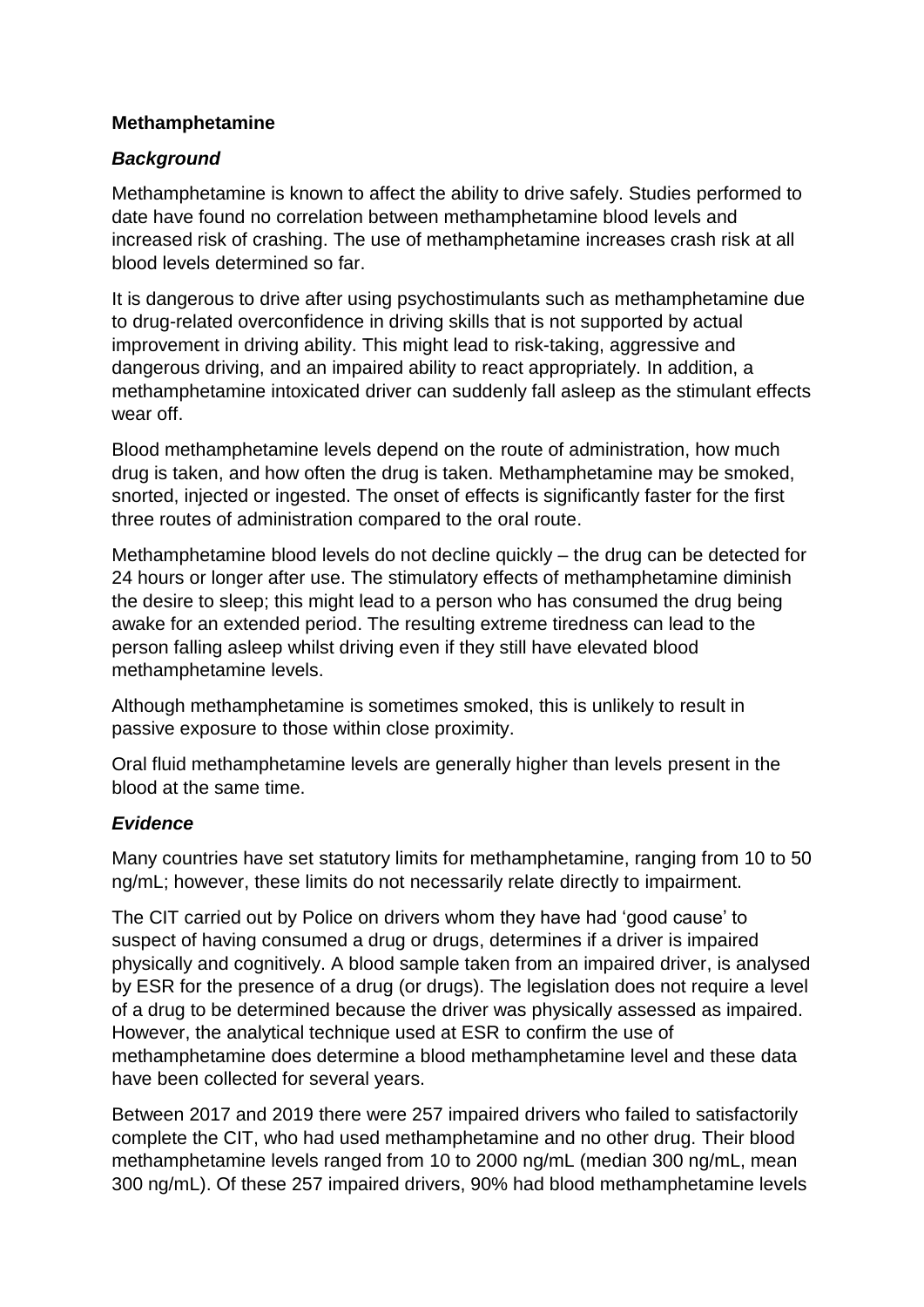greater than 70 ng/mL and 80% had blood methamphetamine levels greater than 100 ng/mL.

### *Proposed statutory limit*

Based on these findings, our reading of the scientific literature, and in line with statutory limits in overseas jurisdictions, the panel proposes a statutory blood methamphetamine limit of 10 ng/mL.

### **Members of the Advisory Panel**

Ian C Shaw DSc, PhD, FRSC, CChem, FRCPath, Professor of Toxicology, University of Canterbury

Malcolm D Tingle, BSc, PhD, Department of Pharmacology and Clinical Pharmacology, University of Auckland

Andrew C McGlashen, BPhar, MPS, CMInstD, Pharmacist

Helen Poulsen (Chair), PhD, Forensic Toxicologist, ESR

Sharon Kletchko, BMSc, MD, FRCPC, FRACP, FACEM, Director Quality Governance Risk & Compliance, Lakes District Health Board

### **Appendix**

### **THC and Methamphetamine 'per se' blood drug limits in other jurisdictions**

| <b>Country</b>        | THC (ng/mL) | Methamphetamine<br>(ng/mL) |
|-----------------------|-------------|----------------------------|
| <b>United Kingdom</b> | 2           | 10                         |
| Norway                | 3           | 50                         |
| Denmark               |             | 20                         |
| Scotland              | 2           | 10                         |
| <b>Netherlands</b>    | 3           | 50                         |
| Germany               |             | X                          |
| <b>USA</b>            | 1 to $5$    | 100                        |
| Canada                | $2$ to 5    | 50                         |